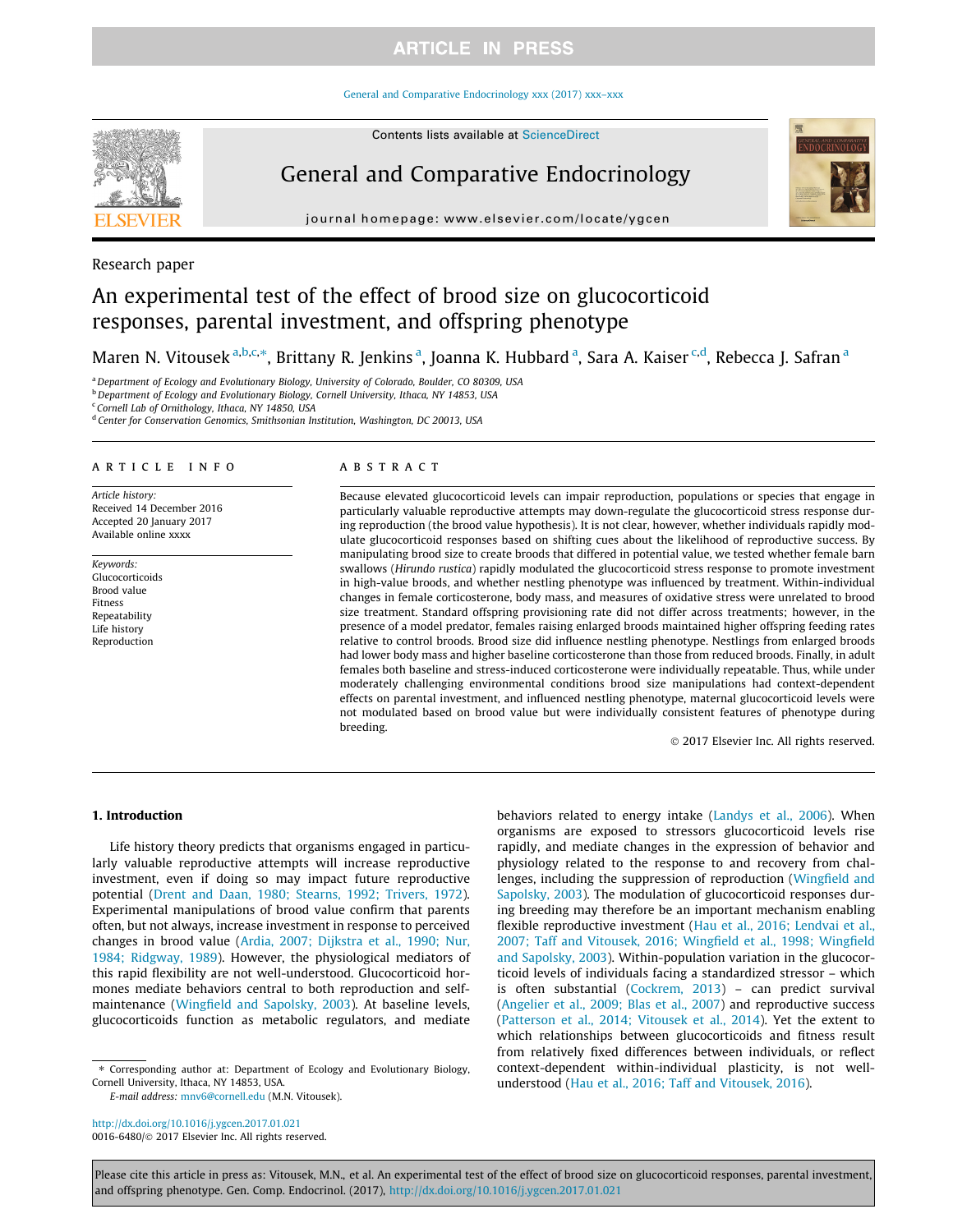Glucocorticoid responses are individually consistent in some contexts (Cockrem et al., 2009; Small and Schoech, 2015; Vitousek and Romero, 2013). Evidence from both artificial selection studies and natural populations suggests that stress-induced glucocorticoid levels are moderately heritable traits (Evans et al., 2006; Jenkins et al., 2014; Pottinger and Carrick, 1999; Satterlee and Johnson, 1988). Consistent individual differences could also result from the sometimes permanent effects of early life experience on endocrine function (Farine et al., 2015; Spencer et al., 2009; Wada, 2014; Zimmer and Spencer, 2014). Yet the response to stress can also exhibit reversible phenotypic flexibility based on ecological (e.g., predator presence: Clinchy et al., 2011), social (e.g., dominance status: Gesquiere et al., 2011), and life history context (e.g., reproductive stage: Vitousek et al., 2010). Identifying the factors that induce phenotypic flexibility in the stress response, and the extent to which this flexibility may itself be individually consistent (Lendvai et al., 2014; Taff and Vitousek, 2016), will advance our understanding of how glucocorticoid levels are regulated, and how circulating glucocorticoids may mediate lifehistory trade-offs.

Because high glucocorticoid levels can impair reproduction, it may be adaptive to suppress the glucocorticoid stress response when engaged in a particularly valuable reproductive attempt (one that constitutes a greater proportion of future reproductive potential: Trivers, 1972; Heidinger et al., 2006; Wingfield and Sapolsky, 2003). A phylogenetic comparative analysis in birds found some evidence that species with higher value broods mount a weaker glucocorticoid response to a standardized stressor during reproduction (the brood value hypothesis: Bókony et al., 2009). In accordance with the brood value hypothesis, older common terns (Sterna hirundo), which have reduced future reproductive potential and thus produce clutches with higher brood value, elevate their corticosterone (the primary avian glucocorticoid) less in response to standardized stressors during breeding (Heidinger et al., 2006, 2010). Likewise, seasonally breeding Eurasian hoopoe (Upupa epops) rearing their second and final clutch of the season mount weaker corticosterone stress responses than during earlier nesting attempts (Schmid et al., 2013). But whether individuals rapidly modulate their hormonal stress responses based on shifting cues about potential reproductive gain (Lendvai et al., 2007), is not clear. Previous studies in which offspring number was manipulated to influence reproductive value had differing outcomes: house sparrows (Passer domesticus) rearing experimentally enlarged broods reduced their glucocorticoid stress response (Lendvai et al., 2007), but in response to a similar manipulation, smallmouth bass (Micropterus dolomieu) did not (O'Connor et al., 2011). Parental investment is typically scaled with brood size in these species (Hegner and Wingfield, 1987; Ridgway, 1989). However, while the response to brood size manipulations can differ across populations and years (Ardia, 2007; Hainstock et al., 2010), neither of these studies directly measured whether parental investment changed in accordance with the brood value hypothesis. Thus, it is not possible to determine whether these contrasting results stem from species differences, or reflect context-dependent differences in the flexibility of both glucocorticoids and parental behavior.

By manipulating brood size in barn swallows (Hirundo rustica erythrogaster), we tested whether females flexibly modulate both their response to stress and reproductive investment to promote investment in larger broods, and whether rearing environment (brood size) influences offspring phenotype. If the response to stress is flexibly modulated based on potential reproductive gain, we predicted that females raising enlarged broods would decrease their corticosterone stress response, and increase offspring provisioning rates – both under normal conditions and in the presence of a model predator. We also predicted that this increased reproductive investment would impair the ability to resist oxidative stress by depleting antioxidant capacity, and possibly also elevating plasma oxidative damage (Costantini et al., 2014; Vitousek et al., 2016). We also predicted that females rearing enlarged broods would elevate their baseline glucocorticoid levels, either as an adaptive response to facilitate the increased workload necessary to rear additional offspring, or as a reflection of the increased challenges faced by these females (Bonier et al., 2011). Alternatively, if corticosterone levels are not affected by changes in perceived reproductive potential imposed by brood size manipulations, we predicted that underlying differences between females in circulating corticosterone would result in significant individual repeatability of baseline and stress-induced corticosterone across reproductive sub-stages.

Experimentally manipulating offspring number influences not only parents' perception of brood value, but also the environment in which offspring develop. These effects are likely to be particularly strong if the energetic intake of developing offspring is influenced by nest or litter size, as happens when parents are not fully able to compensate for changes in offspring number. Many previous studies have found that brood size can influence offspring size, physiological state, and secondary sexual traits (Burness et al., 2000; Ilmonen et al., 2003; Kozlowski and Ricklefs, 2011; Musgrove and Wiebe, 2016). While developmental environment can have lifelong effects on the response to challenges (the developmental programming hypothesis: Spencer et al., 2009; Schmidt et al., 2014; Zimmer and Spencer, 2014), few studies have addressed whether stressors associated with brood size manipulations influence the glucocorticoid stress responses of offspring. We therefore also tested the hypothesis that by altering early life environment, brood size manipulations would influence nestling morphology and physiology. We predicted that nestlings from experimentally enlarged broods would be more energetically limited than nestlings in control or reduced broods, and that this chronic stressor would result in nestlings with lower body mass and higher baseline corticosterone levels prior to fledging.

#### 2. Material and methods

#### 2.1. Capture and experimental methods

Experiments were conducted in barn swallows breeding across Boulder, Weld, and Jefferson Counties, Colorado in 2010. Adults were captured either by hand off of nests or by rapidly flushing them into a mist net. During the first capture, adults were banded with numbered and colored bands, and following release, observations at breeding sites were used to trace banded adults to specific nests. Nests were monitored daily, and the first broods of marked females were included in the study if they had a brood size of at least 3 nestlings (range:  $3-6$ ; mean  $\pm$  SE:  $4.14 \pm 0.11$ ; clutch size range:  $4-6$ , mean  $\pm$  SE:  $4.66 \pm 0.07$ ). On the day of hatch, nests  $(n = 60)$  were grouped according to hatch date and randomly assigned to a treatment group: enlarged  $(n=21)$ , reduced  $(n = 21)$ , or control  $(n = 18)$ . On the following day (day 1), two nestlings were transferred from reduced nests into enlarged nests. Control nestlings were removed from the nest and handled, but were not transferred. Transferred birds were marked by coloring the tarsus with a non-toxic marker until the nestlings were of sufficient size for banding, which typically occurred on day 5. Nest failures induced slight decreases in sample sizes over the course of the study. Two nests (one control, one reduced) failed before adults were targeted for recapture (which began on day 6 post-hatch), and six additional nests (one enlarged, two control, three reduced) failed before nestlings were sampled on day 12. The probability of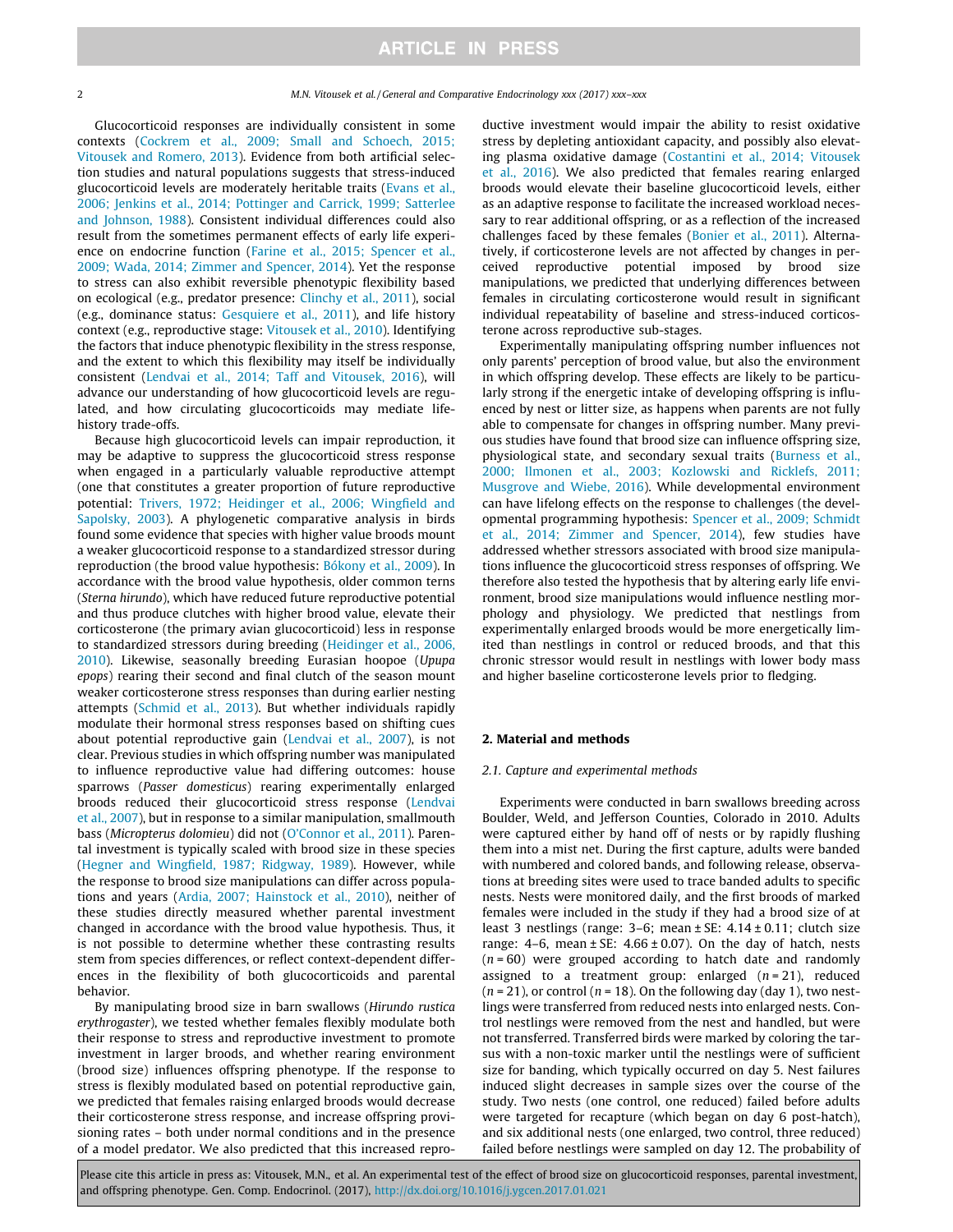nest failure did not differ across treatments (Fisher's exact tests; recapture:  $p = 0.75$ , day 12:  $p = 0.40$ ).

Experimental females were targeted for capture and sampling (physiology and morphology) twice during the reproductive season. The first female capture occurred immediately before or during the incubation period, prior to experimental manipulations  $(n = 60)$ , and the second capture occurred when nestlings were 6–11 days old (no less than 36 h after the behavioral observations described below;  $n = 32$ ). Both female captures were conducted within a specified time window to limit the influence of circadian effects (2100 h–0100 h). Initial blood samples were collected from adults within 3 min of approach to assess baseline corticosterone levels (Romero and Reed, 2005), antioxidant capacity, and plasma oxidative damage, and again after 15 min of restraint to measure stress-induced corticosterone. Although males were also targeted for sampling during the same time window, because they are more difficult to capture we were not able to obtain repeated samples from enough males to enable a similar comparison ( $n = 39$  during early reproduction;  $n = 9$  during the nestling provisioning period). Nestling body mass ( $n = 193$ ) was measured with a Pesola spring balance on days 1, 5, and 12 post-hatch. Both baseline and stress-induced blood samples were collected from nestlings on day 12. In nestlings, baseline samples were only included in analyses if they were collected within 2 min of nest disturbance as corticosterone levels appear to rise after this interval: when all samples (up to 3 min) were included, sampling latency is significantly associated with baseline corticosterone in nestlings  $(F_{1,136} = 24.4, p < 0.0001)$ . All blood samples were collected from the brachial vein and placed on ice until they were returned to the laboratory. Plasma was separated from whole blood by centrifugation, and stored at  $-70$  °C until analysis. Red blood cells were stored in lysis buffer at room temperature.

#### 2.2. Maternal behavior

When nestlings were five days old, behavioral observations were conducted at all nests. The number of provisioning visits that each female made to the nest during a 30 min period between 0800 and 1300 h was recorded by observers that were trained prior to data collection to ensure consistency. Following the conclusion of the initial observation period, a model predator that represents a threat to both adults and nestlings was placed  $1.5$  ( $\pm$  0.03) m from the nest. Two replicates of a model house cat (Wildlife Treasures, Ely, MN) were used for predator trials; this species was chosen because of the high rates of predation house cats impose on many songbird populations (Loss et al., 2013). Real house cats, as well as the predator models used here, induce rapid anti-predator behavior in nesting barn swallows (Vitousek et al., 2014). Observations then resumed for an additional 30 min period.

## 2.3. Hormone assays

Circulating corticosterone concentrations were assessed using an enzyme immunoassay (EIA) kit (Enzo Life Sciences, Plymouth Meeting, PA). Pre- and post-manipulation samples from each individual were assayed on the same plate, along with a six-standard curve. Assays were conducted in duplicate according to the instructions of the manufacturer. Prior to assaying experimental samples, assay procedures were optimized for barn swallow plasma as previously described (Jenkins et al., 2013). Briefly, plasma samples that had been stripped and spiked with a known amount of corticosterone were tested across multiple dilution values and concentrations of steroid displacement buffer (Wada et al., 2007, 2008). The optimal dilution factor was determined to be 1:40 with 2% steroid displacement buffer. Inter-assay variation was 9.6% and intra-assay variation was 10.9%, and the detection threshold

was 0.30 ng/mL. Within-individual changes in circulating corticosterone levels were calculated for each female. Raw measured corticosterone concentrations (mean ± SE) were: pre-manipulation baseline:  $6.3 \pm 0.4$  ng/mL,  $n = 97$ , pre-manipulation stressinduced:  $36.5 \pm 1.8$  ng/mL,  $n = 97$ ; post-manipulation baseline: 13.5  $\pm$  1.2,  $n = 41$ , post-manipulation stress-induced 38.8  $\pm$  2.7,  $n = 41$ , nestling day 12 baseline: mean  $\pm$  SE; 3.3  $\pm$  0.3 ng/mL,  $n = 138$ , nestling day 12 stress-induced:  $26.5 \pm 0.8$  ng/mL,  $n = 147$ .

#### 2.4. Antioxidant capacity and oxidative damage

Plasma collected during the initial sampling period (within 3 min of approach and disturbance) was used to assess withinindividual change in plasma antioxidant capacity and oxidative damage in adult females. The OXY-adsorbent test (Diacron International, Grosseto, Italy) was used to assess the total plasma antioxidant barrier by quantifying the ability of plasma to resist oxidation by hypochlorous acid (HOCl). These methods have been described elsewhere (Costantini et al., 2011; Vitousek et al., 2013). Briefly, 5 µL samples (of 1:100 diluted plasma, reference standards, and blanks) were incubated with a  $200 \mu$ L aliquot of HOCl solution for 10 min at 37  $°C$ . Following incubation, 5  $\mu$ L of chromogen solution (N,N-diethyl-p-phenylenediamine) was added, and the absorbance was read at a wavelength of 505 nm (BioTek Synergy HT; Vermont, USA). Measured values were calibrated with a reference standard, and are expressed in mM of HOCl neutralized per mL of sample. The intra-assay variability was 5.6% and inter-assay variability was 8.9%.

The concentration of reactive oxygen metabolites (ROMs) was determined using the d-ROMs test (Diacron International), which predominantly assesses hydroperoxides. In this test, metabolite concentration is determined colorimetrically following the reaction of metabolites with a chromogen mixture of alkylsubstituted aromatic amine. Briefly, plasma samples were added to 200  $\mu$ L of acetate buffer mixed with 2  $\mu$ L of chromogen (N,Ndiethyl-p-phenylenediamine), and incubated for 75 min at 37  $\degree$ C. Following incubation, the samples were centrifuged and  $190 \mu L$ of the supernatant was transferred to a microwell plate so that the absorbance could be read immediately at a wavelength of 505 nm (Biotek Synergy HT). A reference standard was used to calibrate measured values and expressed in mM of  $H_2O_2$  equivalents. For the d-ROMs test intra-assay variability was 7.9% and interassay variability was 6.7%.

## 2.5. Molecular sexing of nestlings

Sex was determined by amplifying 1 µl of genomic DNA from each nestling with highly conserved primers, P2 and P8, that anneal to exonic regions flanking the introns of the CHD-W and CHD-Z genes in a 10  $\mu$ l polymerase chain reaction (PCR) (Griffiths et al., 1998). JumpStart Taq DNA polymerase (0.25 units, Sigma) was used with the following protocol: an initial denaturation step at 94 °C for 60 s, followed by 34 cycles of 94 °C for 45 s, 48 °C for 45 s, and 72 °C for 45 s, and 72 °C for 3 min for the final extension. PCR products were mixed with Sybr Green (Invitrogen) and loaded on a 3% agarose gel in 1x TAE buffer, and female-specific fragments were visualized with a bench top UV transilluminator digital imaging system (UVP, LLC).

#### 2.6. Data analyses

The effects of brood size manipulations on the physiology and body mass of adult females and nestlings were tested using general linear mixed models (GLMMs) with a normal error distribution in SAS 9.3. Circulating corticosterone levels were natural logtransformed to meet assumptions of normality and homogeneity;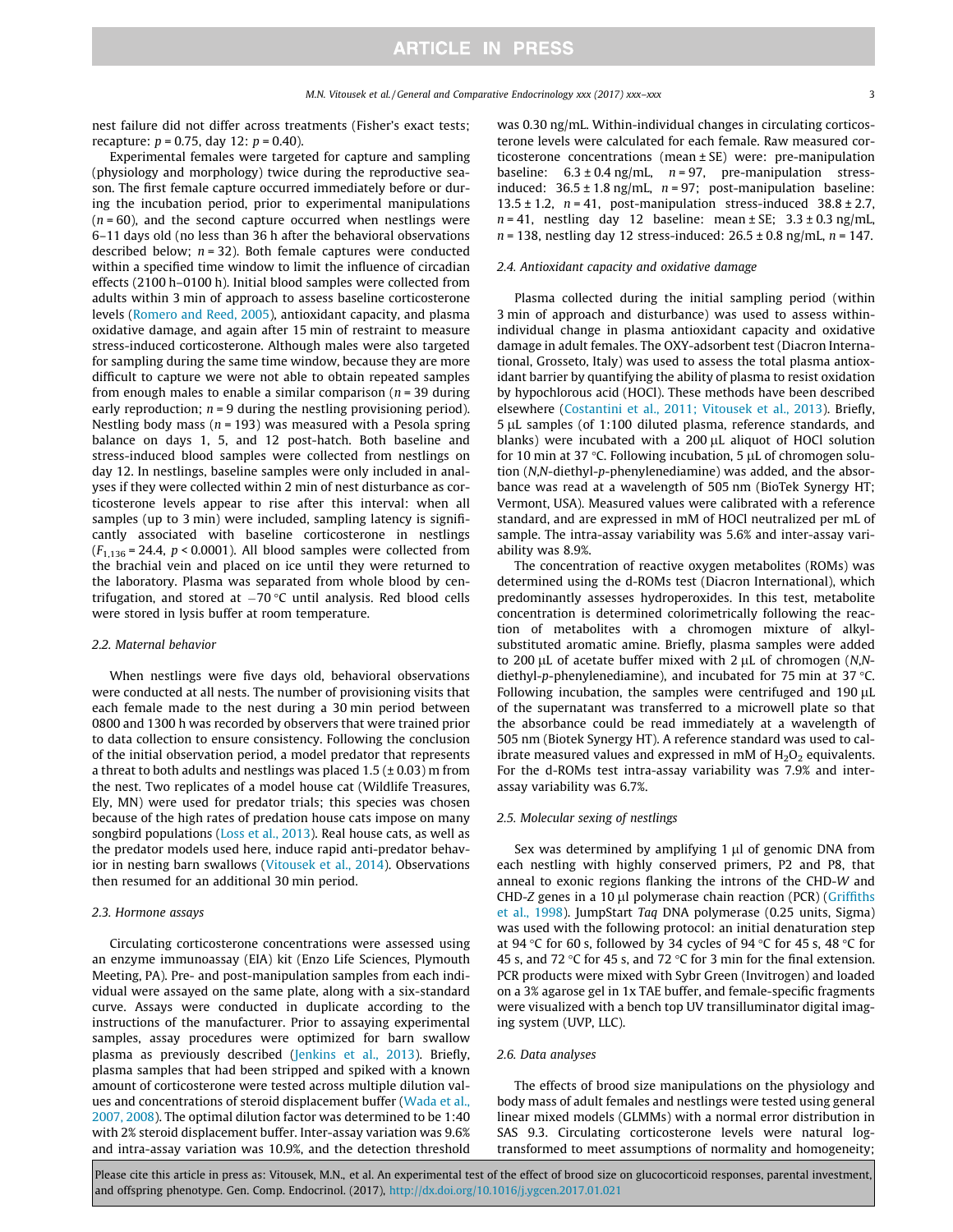#### 4 M.N. Vitousek et al. / General and Comparative Endocrinology xxx (2017) xxx–xxx

models of within-individual changes in the stress response (the difference between baseline and stress-induced corticosterone) did not differ qualitatively from models of stress-induced corticosterone, so only the latter are presented here. All models included breeding site as a random effect and treatment (reduced, enlarged, control) and brood size manipulation date as fixed effects. Models of within-individual changes in female phenotype (physiology and body mass) also included elapsed days between captures as a fixed effect. All nestling models included nest identity as a random effect, and whether individuals were transferred or raised in their natal nest as a fixed effect. Nestling models with baseline corticosterone also included latency from initial disturbance to blood sampling as a fixed effect. Because it was not always possible to obtain all physiological measures from each individual, sample sizes differed slightly between models, and are reported in the text. To address whether brood size influenced parental investment we analyzed the relationship between treatment and the number of nestling provisioning visits made in the absence and presence of a model predator (overdispersed count data) using a generalized linear model with a negative binomial distribution and log link function. Models of provisioning rate in the absence of a model nest predator included treatment, date, and time of day. Models of provisioning rate in the presence of a model predator also included the distance from the model predator to the nest. The residuals of the models were examined using diagnostic plots to ensure normal distribution and homoscedasticity. Differences among treatment groups were analyzed using least-squares means. Parameter estimates are presented for all variables; in addition, least squares mean estimates are presented for categorical variables.

Repeatability in baseline and stress-induced corticosterone were calculated using linear mixed effects models (LMM) with 'rptR' (Nakagawa and Schielzeth, 2010) in R v.3.2.1 (R Core Team, 2015). The restricted maximum-likelihood method (REML) was used, with female identity as a random factor. Models were run with and without sampling period (early reproduction or nestling provisioning) as a fixed effect. Confidence intervals were estimated with parametric bootstrapping (1000 simulation iterations). Models that included sex or treatment as fixed effects did not differ from those presented here.

## 3. Results

#### 3.1. The brood value hypothesis

Nests did not differ in brood size or total brood mass prior to manipulation (Brood size: treatment: parameter estimates (least squares mean estimates) control:  $0.00 \pm 0.00$  (4.12  $\pm$  0.21), reduced:  $0.11 \pm 0.27$  (4.23  $\pm$  0.19), enlarged:  $-0.13 \pm 0.27$  $(3.99 \pm 0.20)$ ,  $F_{2,37} = 0.44$ ,  $p = 0.65$ , date:  $-0.03 \pm 0.01$ ,  $F_{1,37} = 7.74$ ,  $p = 0.009$ . Brood mass: treatment: control:  $0.00 \pm 0.00$  $(9.53 \pm 0.90)$ , reduced:  $0.03 \pm 1.10$   $(9.56 \pm 0.78)$ , enlarged:  $-0.65 \pm 1.09$  (8.88  $\pm$  0.83),  $F_{2,36}$  = 0.29, p = 0.75, date:  $-0.06 \pm 0.04$ ,  $F_{1,36}$  = 3.25, p = 0.080). The differences induced by the manipulations were apparent by nestling day five (Brood size: treatment: control:  $0.00 \pm 0.00$   $(4.01 \pm 0.24)$ , reduced:  $-1.86 \pm 0.30$  $(2.15 \pm 0.22)$ , enlarged:  $1.40 \pm 0.30$   $(5.41 \pm 0.23)$ ,  $F_{2.37} = 71.41$ ,  $p < 0.0001$ , date:  $-0.02 \pm 0.01$ ,  $F_{1,37} = 4.69$ ,  $p = 0.037$ ,  $n = 58$ . Brood mass: treatment: control: 0.00 ± 0.00 (32.49 ± 2.63), reduced:  $-14.89 \pm 3.28$  (17.59  $\pm 2.35$ ), enlarged: 6.47  $\pm 3.35$  (38.95  $\pm 2.56$ ),  $F_{2,36} = 25.05$ ,  $p < 0.0001$ , date:  $-0.05 \pm 0.11$ ,  $F_{1,36} = 0.28$ ,  $p = 0.60$ ,  $n = 57$ ), and persisted through the measurement period. On day twelve, enlarged nests contained significantly more nestlings and had higher brood mass than control nests, and reduced nests contained significantly fewer nestlings and had lower total brood mass compared to controls (Brood size: treatment: control: 0.00 ± 0.00  $(3.12 \pm 0.39)$ , reduced:  $-1.22 \pm 0.44$   $(1.90 \pm 0.35)$ , enlarged:<br> $1.80 \pm 0.44$   $(4.92 \pm 0.38)$ .  $F_{2,37} = 29.69$ .  $p < 0.0001$ . date:  $(4.92 \pm 0.38),$   $F_{2,37} = 29.69,$   $p < 0.0001,$  date:  $-0.04 \pm 0.01$ ,  $F_{1,37} = 6.18$ ,  $p = 0.018$ ,  $n = 58$ . Brood mass: treatment: control:  $0.00 \pm 0.00$  (66.42  $\pm$  6.35), reduced:  $-24.86 \pm 7.26$  $(41.56 \pm 5.76)$ , enlarged:  $25.08 \pm 7.10$   $(91.50 \pm 5.93)$ ,  $F_{2,32} = 31.67$ ,  $p < 0.0001$ , date:  $-0.83 \pm 0.24$ ,  $F_{1,32} = 11.71$ ,  $p = 0.002$ ,  $n = 52$ ).

Despite the changes in brood size induced by the manipulation, brood size treatment did not influence within-individual changes in baseline or stress-induced corticosterone in females (Table 1; Baseline (least squares mean estimates): control:  $9.18 \pm 2.06$ , reduced:  $8.27 \pm 1.79$ , enlarged:  $7.81 \pm 1.90$ . Stress-induced: control: 6.40 ± 5.84, reduced: 4.33 ± 5.14, enlarged: 1.94 ± 5.34). Similarly, changes in the body mass, antioxidant capacity, and plasma oxidative damage of females were unrelated to brood size

#### Table 1

Fixed effects from models of within-individual change in adult phenotype, and the phenotype of 12-day-old nestlings.

|                                            | Parameter estimate ± S.E.    | df    | F    | $\boldsymbol{p}$ |
|--------------------------------------------|------------------------------|-------|------|------------------|
| Body mass $(n = 25)$                       |                              |       |      |                  |
| Treatment                                  | $0.52 \pm 0.90$ (Reduced)    | 2, 10 | 0.42 | 0.670            |
|                                            | $0.78 \pm 0.86$ (Enlarged)   |       |      |                  |
| Manipulation date                          | $0.05 \pm 0.04$              | 1, 10 | 2.04 | 0.184            |
| Elapsed days                               | $0.04 \pm 0.03$              | 1.10  | 1.44 | 0.257            |
| Baseline corticosterone ( $n = 31$ )       |                              |       |      |                  |
| Treatment                                  | $-0.91 \pm 2.51$ (Reduced)   | 2, 14 | 0.15 | 0.864            |
|                                            | $-1.37 \pm 2.52$ (Enlarged)  |       |      |                  |
| Manipulation date                          | $-0.05 \pm 0.09$             | 1, 14 | 0.36 | 0.561            |
| Elapsed days                               | $0.00 \pm 0.07$              | 1, 14 | 0.00 | 0.962            |
| Stress-induced corticosterone ( $n = 31$ ) |                              |       |      |                  |
| Treatment                                  | $-2.07 \pm 7.56$ (Reduced)   | 2, 14 | 0.18 | 0.840            |
|                                            | $-4.5 \pm 7.61$ (Enlarged)   |       |      |                  |
| Manipulation date                          | $-0.28 \pm 6.83$             | 1, 14 | 1.00 | 0.333            |
| Elapsed days                               | $0.02 \pm 0.21$              | 1, 14 | 0.01 | 0.925            |
| Antioxidant capacity ( $n = 28$ )          |                              |       |      |                  |
| Treatment                                  | $-5.46 \pm 51.65$ (Reduced)  | 2, 12 | 0.73 | 0.501            |
|                                            | $47.78 \pm 48.49$ (Enlarged) |       |      |                  |
| Manipulation date                          | $-3.21 \pm 1.94$             | 1.12  | 2.74 | 0.124            |
| Elapsed days                               | $0.47 \pm 1.50$              | 1, 12 | 0.10 | 0.761            |
| Oxidative damage $(n = 30)$                |                              |       |      |                  |
| Treatment                                  | $-0.04 \pm 0.14$ (Reduced)   | 2, 14 | 0.90 | 0.431            |
|                                            | $-0.17 \pm 0.14$ (Enlarged)  |       |      |                  |
| Manipulation date                          | $-0.01 \pm 0.01$             | 1, 14 | 2.18 | 0.162            |
| <b>Elapsed days</b>                        | $0.01 \pm 0.00$              | 1, 14 | 5.10 | 0.041            |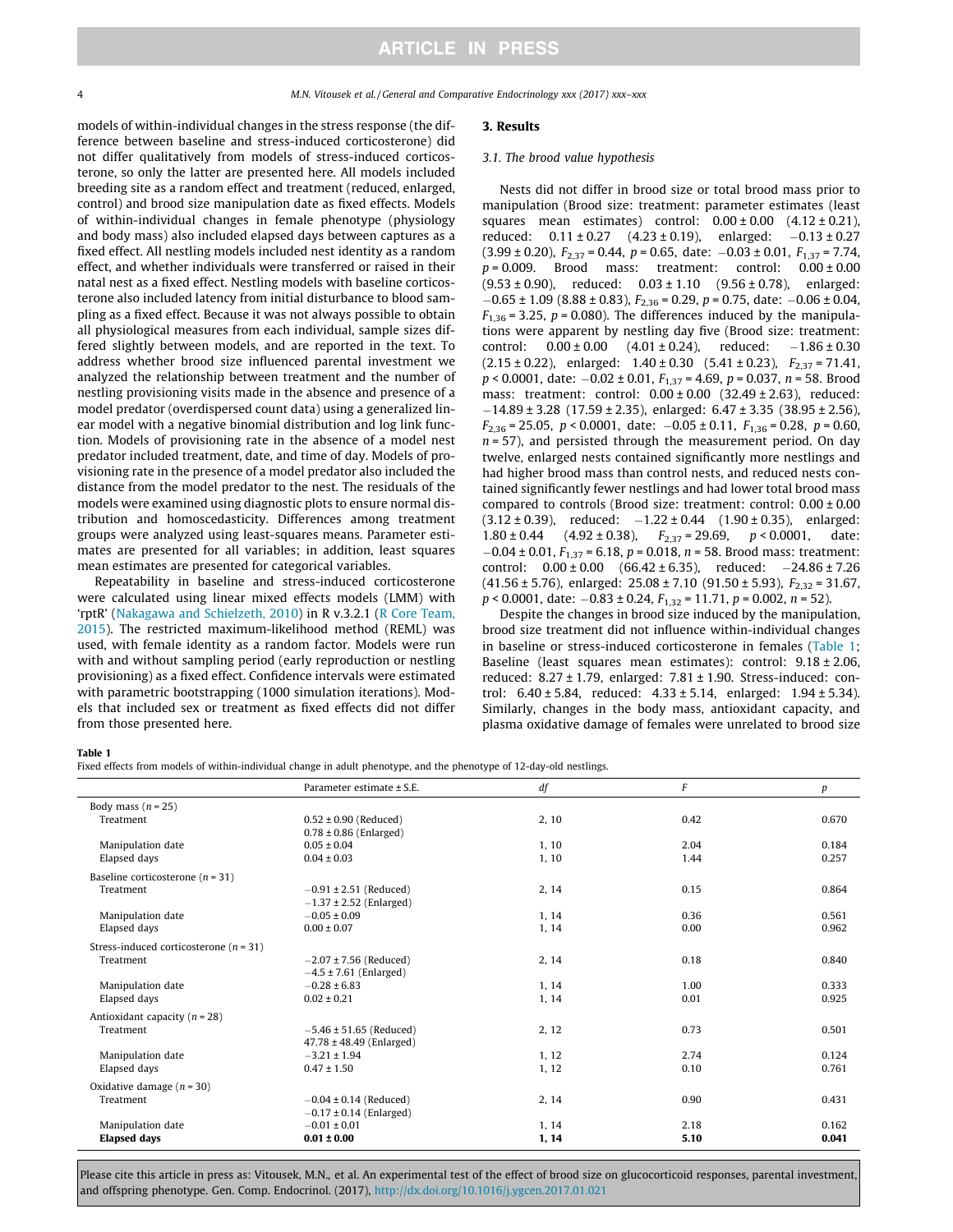manipulation treatment (Table 1; Body mass: control:  $-3.23 \pm 0.62$ , reduced:  $-2.71 \pm 0.57$ , enlarged:  $-2.44 \pm 0.57$ ;<br>Antioxidant capacity: control:  $-13.00 \pm 35.58$ , reduced:  $-13.00 \pm 35.58$ , reduced:  $-18.36 \pm 37.51$ , enlarged: 34.77  $\pm$  32.26; Oxidative damage: control: 0.31 ± 0.11, reduced: 0.27 ± 0.10, enlarged: 0.14 ± 0.10).

# Parental effort under standard conditions (measured as the number of trips to the nest during the initial observation period) was not associated with brood size treatment (Fig. 1a; treatment:

control parameter estimate (least squares mean estimate):  $0.00 \pm 0.00$  (1.71  $\pm$  0.31), reduced:  $-0.41 \pm 0.44$  (1.30  $\pm$  0.30), Wald  $\chi^2$  = 0.85, p = 0.36, enlarged: -0.16 ± 0.42 (1.55 ± 0.25), Wald  $\chi^2$  = 0.15, p = 0.70; date: 0.01 ± 0.02, Wald  $\chi^2$  = 0.21, p = 0.64, time: 0.004 ± 0.002, Wald  $\chi^2$  = 3.17, p = 0.08; n = 36). However, in the presence of a model predator, females breeding at enlarged nests made significantly more trips to the nest than control females, but not those at reduced nests (Fig. 1b; treatment: control:  $0.00 \pm 0.00$  ( $-0.43 \pm 0.60$ ), reduced:  $0.80 \pm 0.76$  ( $0.37 \pm 0.50$ ), Wald  $\chi^2$  = 1.12, p = 0.70, enlarged: 1.67 ± 0.77 (1.24 ± 0.42), Wald  $\chi^2$  = 4.66, p = 0.031; date: -0.003 ± 0.033, Wald  $\chi^2$  = 0.01,  $p = 0.94$ , time:  $-0.003 \pm 0.006$ , Wald  $\chi^2 = 0.20$ ,  $p = 0.66$ , model distance: 0.04 ± 0.40, Wald  $\chi^2$  = 0.01, p = 0.92, n = 36; least squares mean differences: control-enlarged:  $z = 2.16$ ,  $p = 0.031$ , controlreduced:  $z = 1.06$ ,  $p = 0.289$ , reduced-enlarged:  $z = 1.26$ ,  $p = 0.206$ ).

#### 3.2. Brood size and nestling phenotype

Nestling body mass on day 12 was predicted by brood size treatment and sex (Table 2; Fig. 2a). Nestlings from reduced broods were heavier than those from control and enlarged broods (treatment least square means: reduced: 20.39 ± 0.81, control: 18.60  $\pm$  0.81, enlarged: 18.04  $\pm$  0.56; reduced-enlarged:  $t = 3.33$ ,  $df = 125$   $p = 0.001$ , control-reduced:  $t = 2.07$ ,  $df = 125$ ,  $p = 0.040$ , control-enlarged:  $t = -0.66$ ,  $df = 125$ ,  $p = 0.51$ ). Male nestlings were heavier than female nestlings (M:  $19.51 \pm 0.60$ , F:  $18.51 \pm 0.58$ ;  $t = 2.83$ ,  $df = 125$ ,  $p = 0.005$ ), There was no interaction between sex and treatment, and transferred and original nestlings did not differ in body mass. Nestling baseline corticosterone levels were significantly influenced by treatment (Table 2; Fig. 2b): offspring from reduced broods had lower baseline corticosterone than those from enlarged broods (treatment least square means: reduced:  $-0.14 \pm 0.38$ , control: 0.65  $\pm$  0.39, enlarged: 0.88  $\pm$  0.30; reducedenlarged:  $t = -2.71$ ,  $df = 36$ ,  $p = 0.010$ , control-reduced:  $t = -1.91$ ,  $df = 36$ ,  $p = 0.064$ , control-enlarged:  $t = 0.52$ ,  $df = 36$ ,  $p = 0.61$ ). Sex, date, and transfer status were unrelated to baseline corticosterone. Nestling stress-induced corticosterone was not predicted by treatment, or any of the other variables in the model (Table 2; Fig. 2c).



Fig. 1. Brood size treatment and offspring provisioning visits made by experimental females (a) under standard conditions, and (b) in the presence of a model predator. Box plots represent the median, 25th and 75th quartiles, and 95% CI. Significant differences are indicated by differing letters.

#### Table 2

Fixed effects from models of the phenotype of 12-day-old nestlings.

|                                             | Parameter estimate ± S.E.   | df     | F    | р     |
|---------------------------------------------|-----------------------------|--------|------|-------|
| Body mass ( $n = 193$ )                     |                             |        |      |       |
| <b>Treatment</b>                            | $2.29 \pm 0.94$ (Reduced)   | 2, 125 | 5.80 | 0.004 |
|                                             | $-0.75 \pm 0.90$ (Enlarged) |        |      |       |
| Date                                        | $-0.04 \pm 0.03$            | 1, 125 | 2.10 | 0.150 |
| <b>Sex</b>                                  | $1.20 \pm 0.68$             | 1, 125 | 8.01 | 0.005 |
| Transfer                                    | $0.47 \pm 0.71$             | 1, 125 | 0.44 | 0.509 |
| Sex*Treatment                               |                             | 2, 125 | 1.51 | 0.226 |
| Baseline corticosterone ( $n = 97$ )        |                             |        |      |       |
| <b>Treatment</b>                            | $-0.74 \pm 0.48$ (Reduced)  | 2, 36  | 4.07 | 0.026 |
|                                             | $0.43 \pm 0.55$ (Enlarged)  |        |      |       |
| Date                                        | $0.02 \pm 0.01$             | 1,36   | 1.37 | 0.249 |
| Sex                                         | $0.18 \pm 0.46$             | 1,36   | 0.39 | 0.956 |
| Latency                                     | $0.47 \pm 0.27$             | 1,36   | 1.75 | 0.088 |
| Transfer                                    | $-0.20 \pm 0.43$            | 1,36   | 0.22 | 0.640 |
| Sex*Treatment                               |                             | 2,36   | 0.23 | 0.793 |
| Stress-induced corticosterone ( $n = 147$ ) |                             |        |      |       |
| Treatment                                   | $-0.16 \pm 0.13$ (Reduced)  | 2,82   | 1.25 | 0.291 |
|                                             | $-0.10 \pm 0.14$ (Enlarged) |        |      |       |
| Date                                        | $-0.00 \pm 0.00$            | 1,82   | 0.06 | 0.809 |
| Sex                                         | $0.04 \pm 0.09$             | 1,82   | 1.07 | 0.304 |
| Transfer                                    | $-0.17 \pm 0.11$            | 1,82   | 2.52 | 0.116 |
| Sex*Treatment                               |                             | 2,82   | 0.44 | 0.647 |
|                                             |                             |        |      |       |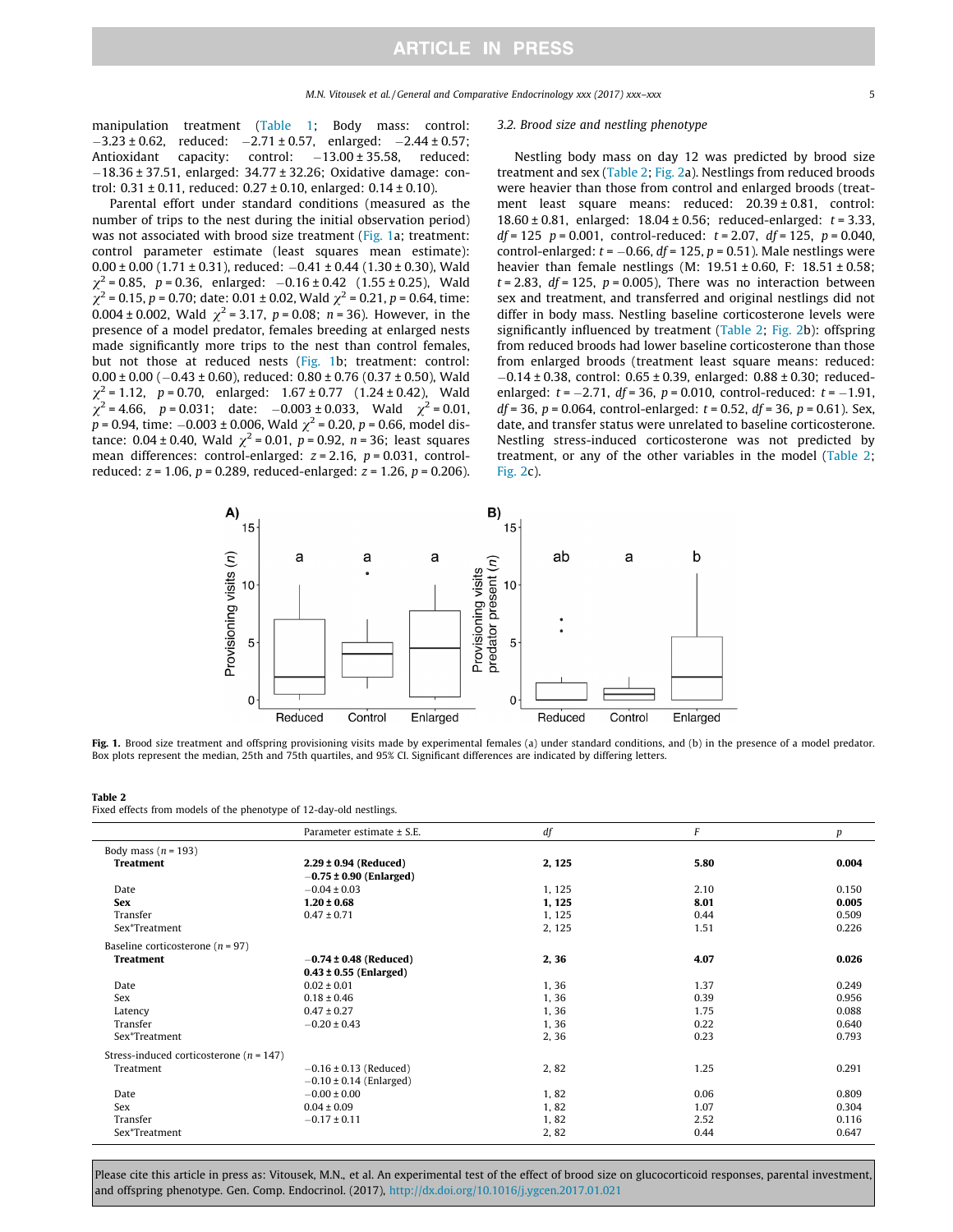6 M.N. Vitousek et al. / General and Comparative Endocrinology xxx (2017) xxx–xxx



Fig. 2. Brood size treatment and nestling (a) body mass, (b) baseline corticosterone, and (c) stress-induced corticosterone at 12 days of age. Box plots represent the median, 25th and 75th quartiles, and 95% CI. Significant differences are indicated by differing letters.

#### 3.3. Individual repeatability of hormonal responses

Baseline corticosterone was not individually repeatable in models that did not include sampling period  $(R(SE) = 0(0.11)$ , 95% CI =  $[0, 0.35]$ ,  $p = 1$ ), as circulating corticosterone increased in almost all individuals between the early reproductive and nestling provisioning periods. However, when sampling period was included as a fixed effect, baseline corticosterone was significantly repeatable (Fig. 3a;  $R(SE) = 0.48(0.14)$ , 95% CI = [0.17, 0.73],  $p = 0.032$ ). Stress-induced corticosterone was highly individually repeatable during the reproductive period regardless of whether or not sampling period was included in the models (Fig. 3b;  $R(SE) = 0.54$  $(0.13)$ , 95% CI =  $[0.24, 0.76]$ ,  $p = 0.004$ ; with sampling period as fixed effect:  $R(SE) = 0.57(0.13)$ ,  $95\%$  CI = [0.27, 0.77],  $p = 0.008$ ).

#### 4. Discussion

## 4.1. Brood value, glucocorticoids, and reproductive investment

Individuals often differ dramatically in their hormonal response to challenges. Yet it is not clear whether this variation reflects consistent individual differences in endocrine responses or their context-dependent flexibility, or is simply the product of variation in context alone. By experimentally manipulating brood size in barn swallows, we tested the hypothesis that individuals rearing larger, and therefore more valuable broods, rapidly suppress their glucocorticoid stress response to enable increased parental investment (Heidinger et al., 2006; Lendvai et al., 2007). While brood size manipulations induced changes in offspring number that persisted for the duration of the nestling period, maternal baseline and stress-induced corticosterone levels were unaffected by treatment. These results do not support the prediction that individuals modulate glucocorticoid responses based on shifting cues about potential reproductive gain (an extension of the brood value hypothesis: Lendvai et al., 2007). In order to determine whether this pattern reflects a general inflexibility in reproductive investment, or suggests that parental investment is modulated independently of glucocorticoid responses, it is necessary to examine how brood size treatment influences other aspects of parental phenotype (physiology, morphology, and behavior).

Overall, brood size manipulations had little impact on maternal physiology. Within-individual changes in female body mass, oxidative damage, and antioxidant capacity did not differ across treatments, suggesting that females at enlarged nests were not taking on greater costs. Likewise, provisioning rates in the absence of a model predator did not differ across treatments, despite marked differences in offspring number. However, in the presence of a model predator, females at enlarged nests maintained higher provisioning rates than those at control nests – although the provisioning behavior of females tending reduced broods did not differ significantly from the provisioning rate of birds in other treatment groups. The lack of a significant difference in provisioning rate between females rearing reduced broods and those in the other treatment groups in the presence of a model predator could be an artifact of the fairly low sample sizes obtained in this study, and the high variation in provisioning rate among nests in this treatment group. Increasing the number or duration of observation periods could also help to reduce the variation in provisioning rates that may be associated with changes in the intrinsic or extrinsic context of provisioning females.

Our results suggest that brood-value driven flexibility in parental investment is context-dependent. While swallows typically



Fig. 3. Adult females' (a) baseline and (b) stress-induced corticosterone levels during the early reproductive and nestling provisioning periods.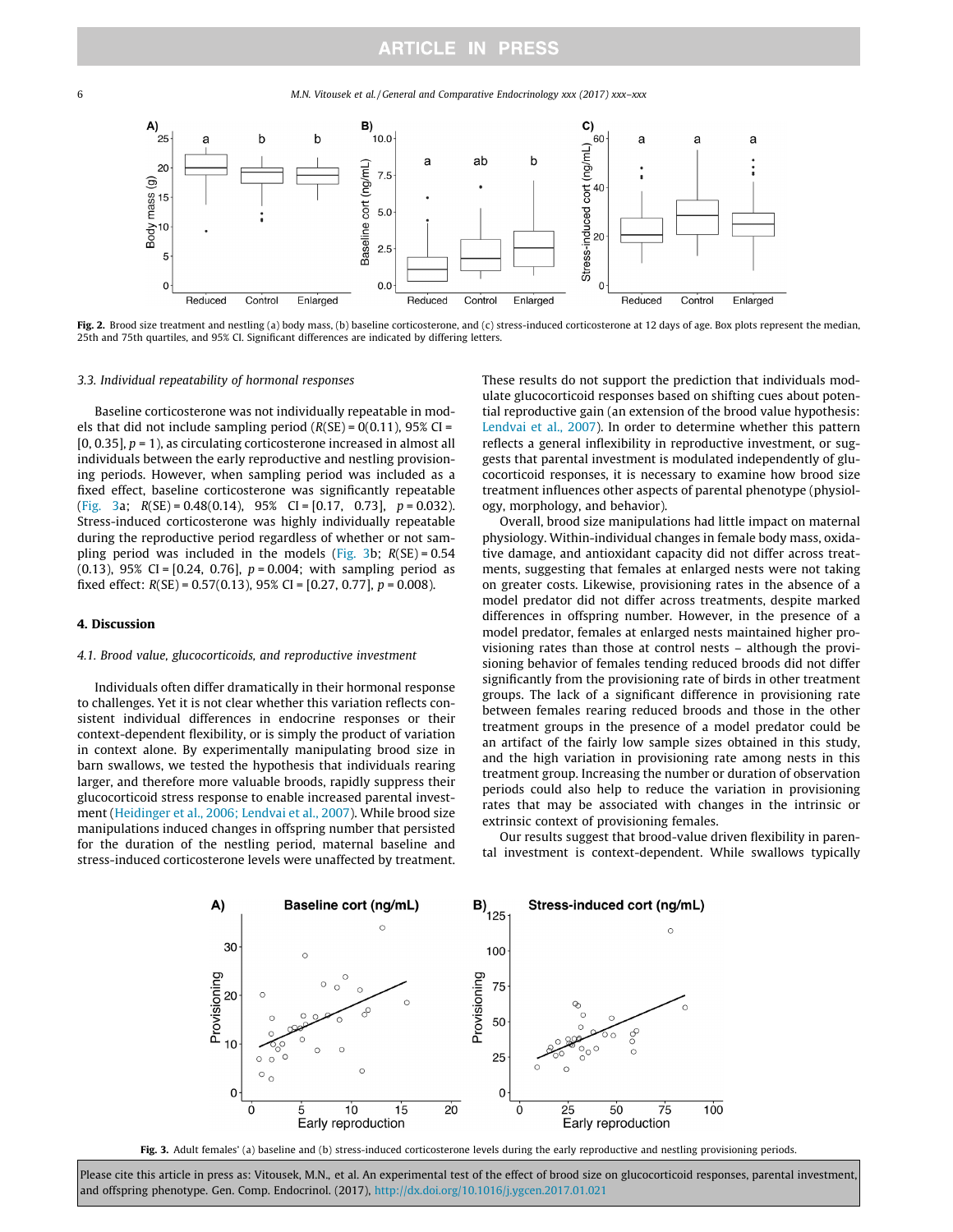scale provisioning rate to brood size at natural nests, and often respond to brood enlargement by increasing provisioning rates under normal conditions (in the absence of a model predator), the magnitude of this effect differs across contexts and populations (Ardia, 2005; Costantini et al., 2014; Hainstock et al., 2010; Maguire and Safran, 2010). The lack of brood-size associated flexibility in parental behavior under normal conditions observed here could result from adverse conditions during the study period limiting females' ability to increase overall provisioning rates due to energy limitation. During our study, breeding conditions were particularly challenging: nest predation was high, and the weather was unusually variable. While barn swallows in this population typically produce two to three broods per season, in this season many individuals failed to fledge a single brood (Vitousek et al., 2014; Wildrick, 2012). When considered alone, the lack of a relationship between brood size and provisioning rate could also suggest that parents did not perceive enlarged broods as being of higher reproductive value, potentially as a result of contextdependency in the link between brood size and brood value (e.g., a larger brood may not have a greater chance of fledging offspring under particularly poor environmental conditions). However, while females at enlarged nests did not significantly increase overall provisioning rates, they appeared willing to take on greater risk to care for larger broods, making more trips to the nest in the presence of a model predator than females rearing control broods. This relationship suggests that enlarged broods are perceived as being of higher value than unmanipulated broods. Previous work in this population found that parents that mount a stronger corticosterone response to a standardized restraint stressor are more sensitive to the threat of predation, and provision offspring at lower rates under standard conditions (in the absence of a model predator; Vitousek et al., 2014). Taken together, these results indicate that individual variation in glucocorticoid responses can predict parental behavior, but that context-dependent flexibility in at least some aspects of reproductive investment is accomplished without concomitant shifts in glucocorticoid responses.

It is important to note that because of limitations in our experimental design, we cannot conclude with certainty that birds were perceiving and reacting to the model house cat as a predator. Immediately after the model was presented – which always occurred after the conclusion of the initial unmanipulated observation period – feeding rates declined rapidly (this study and Vitousek et al., 2014). In many cases, visit rates remained low to non-existent for the remainder of the observation period. It is possible that the birds did not perceive the model as a predator, but were reacting to the novelty of the object, or to some other factor in their environment. For this reason it has been recommended that, whenever possible, experimental studies of predation involve true replication, in which each individual is tested with an independent and unique stimulus (Johnson and Freeberg, 2016). True replication was not feasible in this study because of logistical constraints. Instead, we chose a study design with sacrificial pseudoreplication – in which more than one predator stimulus was used, but not enough to fully replicate the study. While preferable to simple pseudoreplication (Johnson and Freeberg, 2016), this approach still limits the ability to draw inferences about the generalizability of a response. However, regardless of how the model predator was perceived, our central finding is unchanged: that female barn swallows rearing larger broods demonstrate contextdependent shifts in parental investment that are not accompanied by changes in glucocorticoid regulation.

The two previous experimental tests of whether offspring number influences parental glucocorticoid responses – which used a similar experimental design to the one we utilized here – produced contrasting results. House sparrows provided with experimentally enlarged broods suppressed their glucocorticoid stress response

(Lendvai et al., 2007), but smallmouth bass tending enlarged broods did not (O'Connor et al., 2011). However, while both of these studies assumed that parental investment was modulated based on brood size, neither study directly tested whether parental investment or offspring phenotype were influenced by brood size manipulations. When conditions are challenging, some aspects of reproductive investment (e.g., provisioning rate) may be maximal – particularly in short-lived species like songbirds – regardless of brood size. Future tests of whether individuals modulate glucocorticoid responses according to the brood value hypothesis should also include concurrent measurements of whether parental investment is flexibly modulated based on brood value.

While the brood value hypothesis makes explicit predictions about the modulation of the acute stress response, increased brood size could also elevate baseline corticosterone, either as an adaptive response to facilitate increased energetic demand (Bonier et al., 2009; Sapolsky et al., 2000) or as a reflection of the challenges associated with raising a large brood. Yet brood size manipulations have also yielded inconsistent effects on baseline corticosterone levels (Bonier et al., 2011; Hegner and Wingfield, 1987; Lendvai et al., 2007; O'Connor et al., 2011; Saino et al., 2002; Silverin, 1982). As described above, these contrasting results could be due in part to differences among species, populations, and even years in the extent to which aspects of reproductive investment are scaled to brood size. Alternatively, individuals of at least some species may be unable to rapidly modulate their glucocorticoid responses based on shifting cues about potential reproductive gain, either because of limitations in the ability to perceive or respond to these cues, or because modulating the glucocorticoid stress response does not facilitate increased reproductive investment.

#### 4.2. Brood size and nestling phenotype

In contrast to the lack of brood size effects on parental body mass or corticosterone, brood size did influence nestling phenotype. As parents did not scale provisioning rates to offspring number in the absence of a model predator, nestlings reared in larger nests were likely chronically food-limited. Nestlings from reduced broods had significantly larger body mass than those from control or enlarged broods. Baseline corticosterone, but not stress-induced corticosterone, was also affected by treatment: nestlings from reduced broods had significantly lower baseline corticosterone than those from enlarged broods. The observed effects on baseline corticosterone are similar to those seen in response to a brood size manipulation in the European subspecies of barn swallow (H.r. rustica; Saino et al., 2003). However, these results contrast with the more typical pattern, whereby brood size treatment is not associated with nestling baseline corticosterone, even when manipulations alter body size or condition (Bize et al., 2010; Gil et al., 2008; Kozlowski and Ricklefs, 2011; Lobato et al., 2008). The relationships observed here could be due to the cumulative effects of high nest predation and unusually variable weather patterns at the study sites during the period of study (Wildrick, 2012) impacting the ability of parents to scale provisioning rates to brood size, and resulting in chronic and pronounced food-deprivationinduced stress in control and enlarged broods.

Our study, like the two previous tests of the glucocorticoid response to brood size (Lendvai et al., 2007; O'Connor et al., 2011), employed an unbalanced brood swap design. Nestlings were only transferred into enlarged nests; the remaining nestlings in reduced nests, and those in control nests, were handled but not transferred. In our study, this design resulted from the constraints associated with working in a small and relatively asynchronously hatching population. However, if the process of transfer is stressful to nestlings, or if parents perceive transferred nestlings as different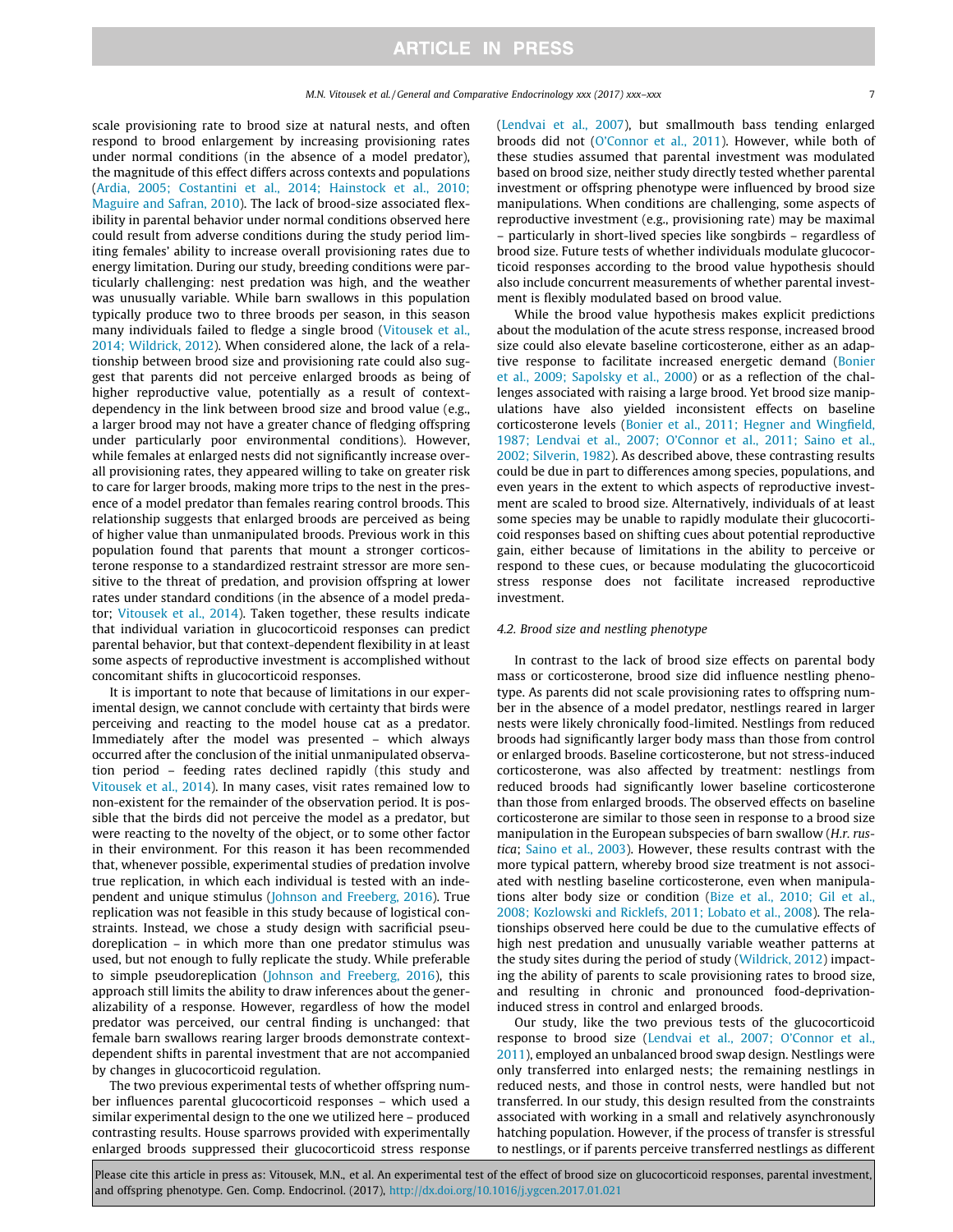from their own, it is possible that a subset of nestlings in the enlarged nests experienced a different environment than those in other nests. In this study, we found the greatest differences in phenotype between the reduced nests, and those in other treatments. This finding suggests that the presence of stressed or unrelated nestlings was not a primary factor driving differences in nestling phenotype among nests. Follow-up studies that use a balanced brood swap design – possibly over a longer time-scale – could provide greater confidence in these patterns.

#### 4.3. Individual repeatability of hormonal responses

Baseline corticosterone, which increased between the early reproductive and nestling provisioning periods, was significantly repeatable only when sampling period was included as a fixed effect. Thus, while absolute levels of baseline corticosterone were not consistent, individuals with relatively higher baseline corticosterone levels during the early reproductive period also had relatively higher baseline corticosterone during the nestling provisioning period. Baseline corticosterone, which serves primarily as a metabolic hormone at low concentrations, often increases during demanding life history stages (Romero, 2002). The observed increase in baseline corticosterone from the early reproductive period to the nestling provisioning period is consistent with corticosterone promoting energy mobilization during demanding life history stages (Bonier et al., 2011; Crossin et al., 2012; Ouyang et al., 2013). Alternatively, baseline corticosterone may have increased because females were excessively challenged by the demands of reproducing in poor conditions, rather than as an adaptive response to increased energy needs (Bonier et al., 2009).

Stress-induced corticosterone levels were individually repeatable, regardless of whether sampling period was included in models. Stress-induced corticosterone levels, which are moderately heritable in this population (Jenkins et al., 2014), are an important predictor of reproductive success in female barn swallows (Vitousek et al., 2014). For example, we previously found that barn swallows with lower stress-induced corticosterone during the early reproductive period subsequently fledge more offspring when the risk of predation is high (Vitousek et al., 2014). This effect may be associated with individual differences in reproductive investment and the behavioral response to challenges. The significant individual repeatability of stress-induced corticosterone across the reproductive period seen in this study is consistent with the idea that reproductive strategy – at least in terms of overall energetic investment (e.g., provisioning rate in the absence of a model predator) – remained relatively fixed throughout the reproductive period, rather than responding flexibly to changes in brood size and thus potential reproductive gain.

The extent to which among-individual differences in circulating hormone levels result from consistent differences in endocrine function or flexibility, or reflect condition-dependent endocrine modulation, is not well understood. In addition to the potential for additive genetic differences to influence endocrine expression (Evans et al., 2006; Jenkins et al., 2013; Pottinger and Carrick, 1999; Satterlee and Johnson, 1988), endocrine traits can be permanently influenced by the developmental environment (Schmidt et al., 2014; Wada, 2014; Zimmer et al., 2013). Endocrine traits are also highly flexible and context-dependent, and can change rapidly in response to the social, physical, and physiological context of an organism (Lendvai et al., 2014; Taff and Vitousek, 2016). In practice, the endocrine response displayed by an individual represents the product of multiple hormonal reaction norms occurring across time-scales. Consistent individual differences in endocrine traits can therefore be difficult to discern, particularly in natural populations. The corticosterone repeatability seen here is consistent with findings of some degree of individual repeatability in glucocorticoid phenotypes in other species, particularly in stress-induced glucocorticoids (Cockrem et al., 2009; Cook et al., 2011; Vitousek and Romero, 2013; Grace and Anderson, 2014; Small and Schoech, 2015; but see Ouyang et al., 2011a). Because small changes in glucocorticoids influence metabolic regulation and support responses to changes in energetic availability and demand (Baugh et al., 2014; Ouyang et al., 2011b; Small and Schoech, 2015) it is not surprising that baseline glucocorticoid levels appear to have relatively low repeatability in free-living organisms. Moreover, individual differences in rapid glucocorticoid responses to environmental perturbations may conceal amongindividual differences in baseline glucocorticoids (Lendvai et al., 2014; Taff and Vitousek, 2016). Analyses that take into account the changing demands within and across life history stages and environments can provide insight into the degree to which glucocorticoid phenotypes are consistent and heritable traits (Hau et al., 2016).

#### 4.4. Conclusion

In contrast to the predictions of the brood value hypothesis, barn swallows breeding under somewhat challenging environmental conditions did not suppress the glucocorticoid stress response, or increase standard provisioning rates, when raising higher value broods. However, females rearing enlarged broods appeared to be less sensitive to threat, maintaining higher provisioning rates in the presence of a model predator. These results suggest that the rapid modulation of glucocorticoid levels to facilitate parental behavior may be context-dependent. Future studies that experimentally test the causal links between short-term elevations in glucocorticoids and parental investment, as well as the flexibility of these traits over a range of breeding conditions (including the relatively favorable environments that enable more flexible investment) will help to elucidate whether the rapid modulation of glucocorticoids is a widespread mechanism by which organisms match reproductive investment with potential gain. Likewise, studies that address the presence of brood-value driven flexibility in other endocrine mediators of parental behavior (e.g., prolactin: Angelier et al., 2016; gonadal hormones: Hau, 2007) can provide further insight into the mechanisms of flexibility in reproductive investment. In conclusion, our results provide stronger evidence of consistent differences between individuals in glucocorticoid responses, and of the effects of developmental stressor exposure on nestling phenotype, than of the rapid modulation of glucocorticoids based on potential reproductive gain.

#### Acknowledgments

We wish to thank Andrew Flynn, Rachel Bradley, Kate Gloeckner, Haley Biddle, Tessa Warner, Kathy Chmiel, and Monica Brandhuber for field and laboratory work, the Nevada Genomics Center for microsatellite genotyping, and two anonymous reviewers for helpful comments. All procedures were approved by the University of Colorado's Institutional Animal Care and Use Committee (IACUC permit #1004.01). Research funding was provided by the University of Colorado and Sigma Xi.

#### References

- Angelier, F., Holberton, R.L., Marra, P.P., 2009. Does stress response predict return rate in a migratory bird species? A study of American redstarts and their nonbreeding habitat. Proc. R. Soc. B Biol. Sci. 276, 3545–3551. http://dx.doi.org/ 10.1098/rspb.2009.0868.
- Angelier, F., Wingfield, J.C., Tartu, S., Chastel, O., 2016. Does prolactin mediate parental and life-history decisions in response to environmental conditions in birds? A review. Horm. Behav. 77, 18–29. http://dx.doi.org/10.1016/j. yhbeh.2015.07.014.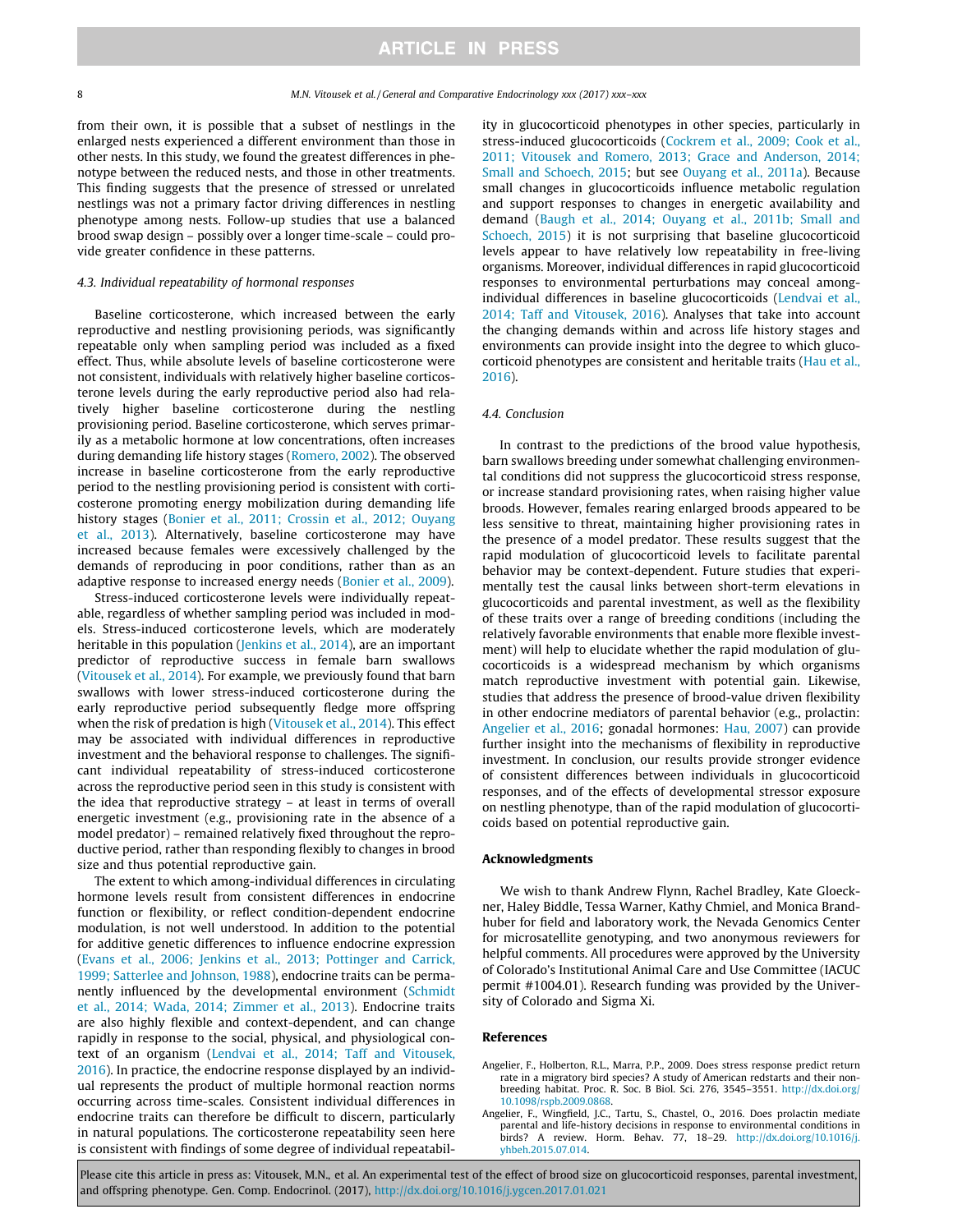- Ardia, D.R., 2007. Site and sex-level differences in adult feeding behavior and its consequences to offspring quality in tree swallows (Tachycineta bicolor) following brood size manipulation. Can. J. Zool. 85, 847–854.
- Ardia, D.R., 2005. Tree swallows trade off immune function and reproductive effort differently across their range. Ecology 86, 2040–2046.
- Baugh, A.T., van Oers, K., Dingemanse, N.J., Hau, M., 2014. Baseline and stressinduced glucocorticoid concentrations are not repeatable but covary within individual great tits (Parus major). Gen. Comp. Endocrinol. 208, 154–163. http:// dx.doi.org/10.1016/j.ygcen.2014.08.014.
- Bize, P., Stocker, A., Jenni-Eiermann, S., Gasparini, J., Roulin, A., 2010. Sudden weather deterioration but not brood size affects baseline corticosterone levels in nestling Alpine swifts. Horm. Behav. 58, 591–598. http://dx.doi.org/10.1016/ j.yhbeh.2010.06.020.
- Blas, J., Bortolotti, G.R., Tella, J.L., Baos, R., Marchant, T.A., 2007. Stress response during development predicts fitness in a wild, long lived vertebrate. Proc. Natl. Acad. Sci. 104, 8880–8884.
- Bókony, V., Lendvai, Á.Z., Liker, A., Angelier, F., Wingfield, J.C., Chastel, O., 2009. Stress response and the value of reproduction: are birds prudent parents? Am. Nat. 173, 589–598. http://dx.doi.org/10.1086/597610.
- Bonier, F., Moore, I.T., Martin, P.R., Robertson, R.J., 2009. The relationship between fitness and baseline glucocorticoids in a passerine bird. Gen. Comp. Endocrinol. 163, 208–213. http://dx.doi.org/10.1016/j.ygcen.2008.12.013.
- Bonier, F., Moore, I.T., Robertson, R.J., 2011. The stress of parenthood? Increased glucocorticoids in birds with experimentally enlarged broods. Biol. Lett. 7, 944– 946. http://dx.doi.org/10.1098/rsbl.2011.0391.
- Burness, G.P., McClelland, G.B., Wardrop, S.L., Hochachka, P.W., 2000. Effect of brood size manipulation on offspring physiology: an experiment with passerine birds. J. Exp. Biol. 203, 3513–3520.
- Clinchy, M., Zanette, L., Charlier, T.D., Newman, A.E.M., Schmidt, K.L., Boonstra, R., Soma, K.K., 2011. Multiple measures elucidate glucocorticoid responses to environmental variation in predation threat. Oecologia 166, 607–614. http://dx. doi.org/10.1007/s00442-011-1915-2.
- Cockrem, J.F., 2013. Individual variation in glucocorticoid stress responses in animals. Gen. Comp. Endocrinol. 181, 45–58. http://dx.doi.org/10.1016/j. ygcen.2012.11.025.
- Cockrem, J.F., Barrett, D.P., Candy, E.J., Potter, M.A., 2009. Corticosterone responses in birds: Individual variation and repeatability in Adelie penguins (Pygoscelis adeliae) and other species, and the use of power analysis to determine sample sizes. Gen. Comp. Endocrinol. 163, 158–168. http://dx.doi.org/10.1016/j. ygcen.2009.03.029.
- Cook, K.V., O'Connor, C.M., Gilmour, K.M., Cooke, S.J., 2011. The glucocorticoid stress response is repeatable between years in a wild teleost fish. J. Comp. Physiol. A 197, 1189–1196. http://dx.doi.org/10.1007/s00359-011-0680-3.
- Costantini, D., Bonisoli-Alquati, A., Rubolini, D., Caprioli, M., Ambrosini, R., Romano, M., Saino, N., 2014. Nestling rearing is antioxidant demanding in female barn swallows (Hirundo rustica). Naturwissenschaften 101, 541–548. http://dx.doi. org/10.1007/s00114-014-1190-2.
- Costantini, D., Monaghan, P., Metcalfe, N.B., 2011. Biochemical integration of blood redox state in captive zebra finches (Taeniopygia guttata). J. Exp. Biol. 214, 1148–1152. http://dx.doi.org/10.1242/jeb.053496.
- Crossin, G.T., Trathan, P.N., Phillips, R.A., Gorman, K.B., Dawson, A., Sakamoto, K.Q., Williams, T.D., 2012. Corticosterone predicts foraging behavior and parental care in Macaroni Penguins. Am. Nat. 180, E31–E41. http://dx.doi.org/10.1086/ 666001.
- Dijkstra, C., Bult, A., Bijlsma, S., Daan, S., Meijer, T., Zijlstra, M., 1990. Brood size manipulations in the kestrel (Falco tinnunculus): effects on offspring and parent survival. J. Anim. Ecol., 269–285
- Drent, R.H., Daan, S., 1980. The prudent parent: energetic adjustments in avian breeding. Ardea 38–90, 225–252. http://dx.doi.org/10.5253/arde.v68.p225.
- Evans, M.R., Roberts, M.L., Buchanan, K.L., Goldsmith, A.R., 2006. Heritability of corticosterone response and changes in life history traits during selection in the zebra finch. J. Evol. Biol. 19, 343–352. http://dx.doi.org/10.1111/j.1420- 9101.2005.01034.x.
- Farine, D.R., Spencer, K.A., Boogert, N.J., 2015. Early-life stress triggers juvenile zebra finches to switch social learning strategies. Curr. Biol. 25, 2184–2188. http://dx. doi.org/10.1016/j.cub.2015.06.071.
- Gesquiere, L.R., Learn, N.H., Simao, M.C.M., Onyango, P.O., Alberts, S.C., Altmann, J., 2011. Life at the top: rank and stress in wild male baboons. Science 333, 357– 360. http://dx.doi.org/10.1126/science.1207120.
- Gil, D., Bulmer, E., Celis, P., Puerta, M., 2008. Increased sibling competition does not increase testosterone or corticosterone levels in nestlings of the spotless starling (Sturnus unicolor). Horm. Behav. 54, 238–243. http://dx.doi.org/ 10.1016/j.yhbeh.2007.11.013.
- Grace, J.K., Anderson, D.J., 2014. Corticosterone stress response shows long-term repeatability and links to personality in free-living Nazca boobies. Gen. Comp. Endocrinol. 208, 39–48. http://dx.doi.org/10.1016/j.ygcen.2014.08.020.
- Griffiths, R., Double, M.C., Orr, K., Dawson, R.J., 1998. A DNA test to sex most birds. Mol. Ecol. 7, 1071–1075.
- Hainstock, M., Carr, J., Smith, M., Shutler, D., 2010. Parental investment and brood value in tree swallows, Tachycineta bicolor. Behaviour 147, 441–464. http://dx. doi.org/10.1163/000579509X12580070671323.
- Hau, M., 2007. Regulation of male traits by testosterone: implications for the evolution of vertebrate life histories. BioEssays 29, 133–144.
- Hau, M., Casagrande, S., Ouyang, J.Q., Baugh, A.T., 2016. Glucocorticoid-mediated phenotypes in vertebrates: multilevel variation and evolution. Adv. Study Behav. 48.
- Hegner, R.E., Wingfield, J.C., 1987. Effects of brood-size manipulations on parental investment, breeding success, and reproductive endocrinology of house sparrows. The Auk 104, 470–480. http://dx.doi.org/10.2307/4087546.
- Heidinger, B.J., Chastel, O., Nisbet, I.C.T., Ketterson, E.D., 2010. Mellowing with age: older parents are less responsive to a stressor in a long-lived seabird. Funct. Ecol. 24, 1037–1044. http://dx.doi.org/10.1111/j.1365-2435.2010.01733.x.
- Heidinger, B.J., Nisbet, I.C., Ketterson, E.D., 2006. Older parents are less responsive to a stressor in a long-lived seabird: a mechanism for increased reproductive performance with age? Proc. R. Soc. B Biol. Sci. 273, 2227–2231. http://dx.doi. org/10.1098/rspb.2006.3557.
- Ilmonen, P., Hasselquist, D., Langefors, Å., Wiehn, J., 2003. Stress, immunocompetence and leukocyte profiles of pied flycatchers in relation to brood size manipulation. Oecologia 136, 148–154. http://dx.doi.org/10.1007/ s00442-003-1243-2.
- Jenkins, B.R., Vitousek, M.N., Hubbard, J.K., Safran, R.J., 2014. An experimental analysis of the heritability of variation in glucocorticoid concentrations in a wild avian population. Proc. R. Soc. B Biol. Sci. 281, 20141302.
- Jenkins, B.R., Vitousek, M.N., Safran, R.J., 2013. Signaling stress? An analysis of phaeomelanin-based plumage color and individual corticosterone levels at two temporal scales in North American barn swallows, Hirundo rustica erythrogaster. Horm. Behav. 64, 665–672. http://dx.doi.org/10.1016/j.yhbeh.2013.08.006.
- Johnson, W.T., Freeberg, T.M., 2016. Pseudoreplication in use of predator stimuli in experiments on antipredator responses. Anim. Behav. 119, 161–164. http://dx. doi.org/10.1016/j.anbehav.2016.07.006.
- Kozlowski, C.P., Ricklefs, R.E., 2011. The effects of brood size on growth and steroid hormone concentrations in nestling eastern bluebirds (Sialia sialis). Gen. Comp. Endocrinol. 173, 447–453. http://dx.doi.org/10.1016/j.ygcen.2011.07.002.
- Landys, M.M., Ramenofsky, M., Wingfield, J.O., 2006. Actions of glucocorticoids at a seasonal baseline as compared to stress-related levels in the regulation of periodic life processes. Gen. Comp. Endocrinol. 148, 132–149.
- Lendvai, A.Z., Giraudeau, M., Chastel, O., 2007. Reproduction and modulation of the stress response: an experimental test in the house sparrow. Proc. R. Soc. B Biol. Sci. 274, 391–397. http://dx.doi.org/10.1098/rspb.2006.3735.
- Lendvai, Á.Z., Ouyang, J.Q., Schoenle, L.A., Fasanello, V., Haussmann, M.F., Bonier, F., Moore, I.T., 2014. Experimental food restriction reveals individual differences in corticosterone reaction norms with no oxidative costs. PLoS One 9, e110564.
- Lobato, E., Merino, S., Moreno, J., Morales, J., Tomás, G., Martínez- de la Puente, J., Osorno, J.L., Kuchar, A., Möstl, E., 2008. Corticosterone metabolites in blue tit and pied flycatcher droppings: Effects of brood size, ectoparasites and temperature. Horm. Behav. 53, 295–305. http://dx.doi.org/10.1016/j.yhbeh.2007.10.010.
- Loss, S.R., Will, T., Marra, P.P., 2013. The impact of free-ranging domestic cats on wildlife of the United States. Nat. Commun. 4, 1396. http://dx.doi.org/10.1038/ ncomms2380.
- Maguire, S.E., Safran, R.J., 2010. Morphological and genetic predictors of parental care in the North American barn swallow, Hirundo rustica erythrogaster. J. Avian Biol. 41, 74–82. http://dx.doi.org/10.1111/j.1600-048X.2009.04806.x.
- Musgrove, A.B., Wiebe, K.L., 2016. Condition-dependent expression of carotenoidand melanin-based plumage colour of northern flicker nestlings revealed by manipulation of brood size. J. Avian Biol. 47, 176–184. http://dx.doi.org/ 10.1111/jav.00730.
- Nakagawa, S., Schielzeth, H., 2010. Repeatability for Gaussian and non-Gaussian data: a practical guide for biologists. Biol. Rev. 85, 935–956. http://dx.doi.org/ 10.1111/j.1469-185X.2010.00141.x.
- Nur, N., 1984. The Consequences of brood size for breeding blue tits I. Adult survival, weight change and the cost of reproduction. J. Anim. Ecol. 53, 479. http://dx.doi.org/10.2307/4529.
- O'Connor, C.M., Yick, C.Y., Gilmour, K.M., Van Der Kraak, G., Cooke, S.J., 2011. The glucocorticoid stress response is attenuated but unrelated to reproductive investment during parental care in a teleost fish. Gen. Comp. Endocrinol. 170, 215–221. http://dx.doi.org/10.1016/j.ygcen.2010.11.004.
- Ouyang, J.Q., Hau, M., Bonier, F., 2011a. Within seasons and among years: when are corticosterone levels repeatable? Horm. Behav. 60, 559–564. http://dx.doi.org/ 10.1016/j.yhbeh.2011.08.004.
- Ouyang, J.Q., Muturi, M., Quetting, M., Hau, M., 2013. Small increases in corticosterone before the breeding season increase parental investment but not fitness in a wild passerine bird. Horm. Behav. 63, 776–781.
- Ouyang, J.Q., Sharp, P.J., Dawson, A., Quetting, M., Hau, M., 2011b. Hormone levels predict individual differences in reproductive success in a passerine bird. Proc. R. Soc. B Biol. Sci. 278, 2537–2545. http://dx.doi.org/10.1098/rspb.2010.2490.
- Patterson, S.H., Hahn, T.P., Cornelius, J.M., Breuner, C.W., 2014. Natural selection and glucocorticoid physiology. J. Evol. Biol. 27, 259–274. http://dx.doi.org/ 10.1111/jeb.12286.
- Pottinger, T.G., Carrick, T.R., 1999.Modification of the plasma cortisol response to stress in rainbow trout by selective breeding. Gen. Comp. Endocrinol. 116, 122–132.
- R Core Team, 2015. R: A Language and Environment for Statistical Computing, Reference Index v 3.2.1. R Foundation for Statistical Computing, Vienna, Austria.
- Ridgway, M.S., 1989. The parental response to brood size manipulation in smallmouth bass (Micropterus dolomieui). Ethology 80, 47-54.
- Romero, L.M., 2002. Seasonal changes in plasma glucocorticoid concentrations in free-living vertebrates. Gen. Comp. Endocrinol. 128, 1–24.
- Romero, L.M., Reed, J.M., 2005. Collecting baseline corticosterone samples in the field: is under 3 min good enough? Comp. Biochem. Physiol. A. Mol. Integr. Physiol. 140, 73–79. http://dx.doi.org/10.1016/j.cbpb.2004.11.004.
- Saino, N., Incagli, M., Martinelli, R., Møller, A.P., 2002. Immune response of male barn swallows in relation to parental effort, corticosterone plasma levels, and sexual ornamentation. Behav. Ecol. 13, 169–174.